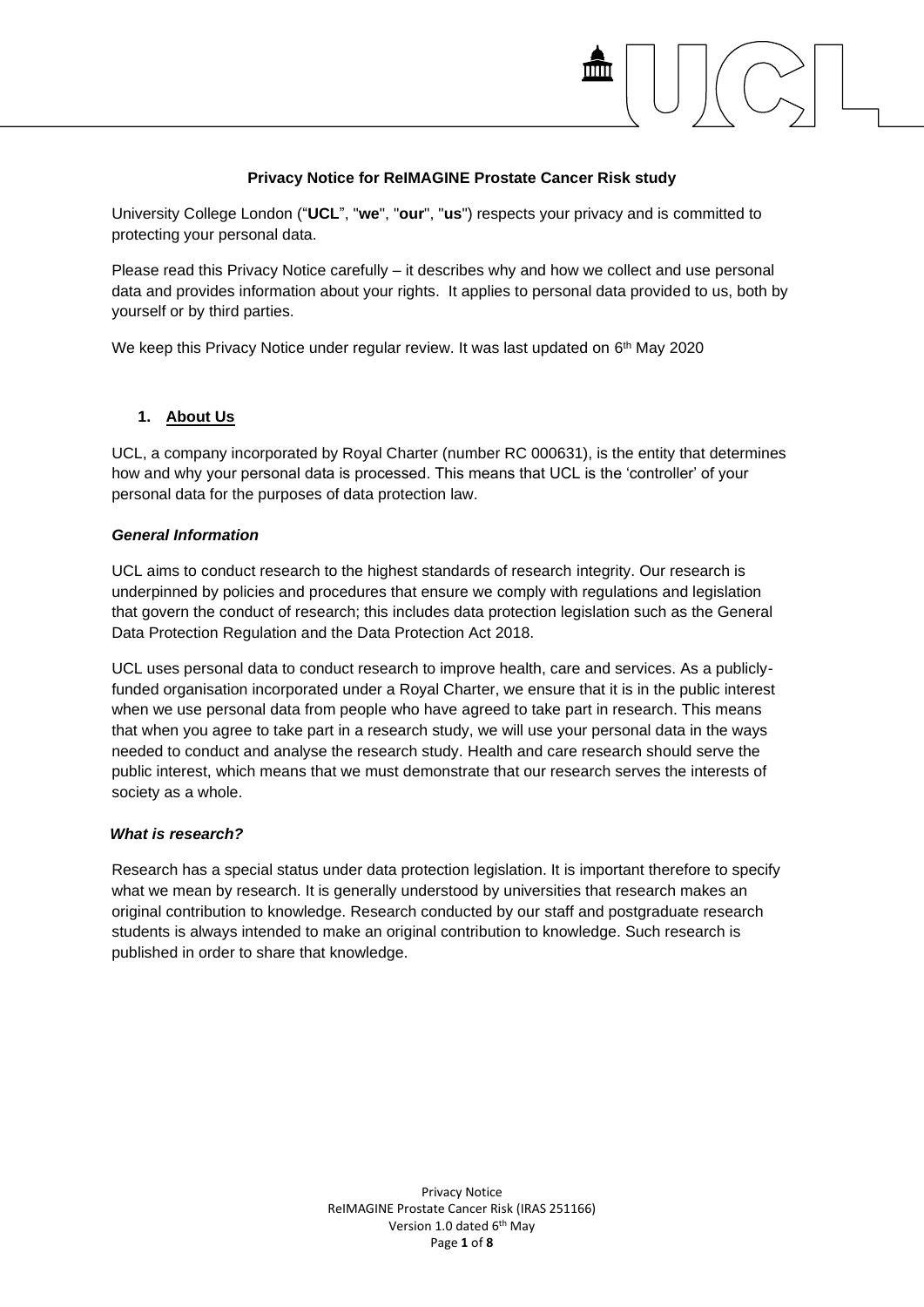# **2. What is Personal Data (also referred to as a personal information)?**

'Personal data' means any information which relates to or identifies an individual. This includes information which may not explicitly identify you (e.g. where your name has been removed) but which does make it possible to identify you if it is combined with other information that is readily available. For example, this might be because the information available contains a postcode, your gender and date of birth; in these circumstances it might be possible to identify you by using other information available elsewhere. Therefore, in these circumstances, we would treat the details we hold as personal information and protect it accordingly.

We promise to respect the confidentiality of the personal information that you, as a participant in our research, provide to us; that we get from other organisations; and that we share with other collaborating organisations, such as other universities, consortium/project partners or our research funders. We will be clear with you when we collect your information how we intend to use it. We will not do anything with your personal information that you wouldn't reasonably expect. We will use your information only for the purpose of the research you are participating in and we will not usually use your information or contact you for any purpose other than research unless you have agreed to this. We commit to keeping your personal information secure.

# **3. Who is responsible for my personal information?**

UCL is the data controller for the ReIMAGINE Prostate Cancer Risk study (IRAS 251166), which means that UCL will decide how your personal information is created, collected, used, shared, stored and deleted (processed). We do so in line with the objectives of the research, ensuring we collect only what is appropriate and necessary and we have informed you of what we are collecting.

The other partners in the ReIMAGINE Consortium will **not** receive any of your personal data. They will only ever receive your information in a de-identified form. A list of consortium partners can be found on the project website:<https://www.reimagine-pca.org/consortium-partners>

# **4. What personal data do we use within this study and where do we get it from?**

## *Personal data that we collect directly from you*

UCL will not collect any personal data directly from you.

## *Personal data that we collect from other sources*

We receive your personal data, as listed below, from other sources, primarily from the local NHS Trust where you agreed to take part in the study ("Recruiting NHS Trust") and from your national NHS records (such as the Office for National Statistics, NHS Digital, Public Health England, and other applicable NHS information system, or national database).

## *Recruiting NHS Trust*

- Your participation consent form name, signature
- Name, contact details, date of birth, NHS number, ethnicity, BMI, family history of prostate cancer
- Clinical information this may include your medical history, medication history, haematology results, clinical staging, imaging results and pathology results
- Samples that you choose to donate to us (blood, urine, prostate tissue/cores, MRI scans)

Privacy Notice ReIMAGINE Prostate Cancer Risk (IRAS 251166) Version 1.0 dated 6<sup>th</sup> May Page **2** of **8**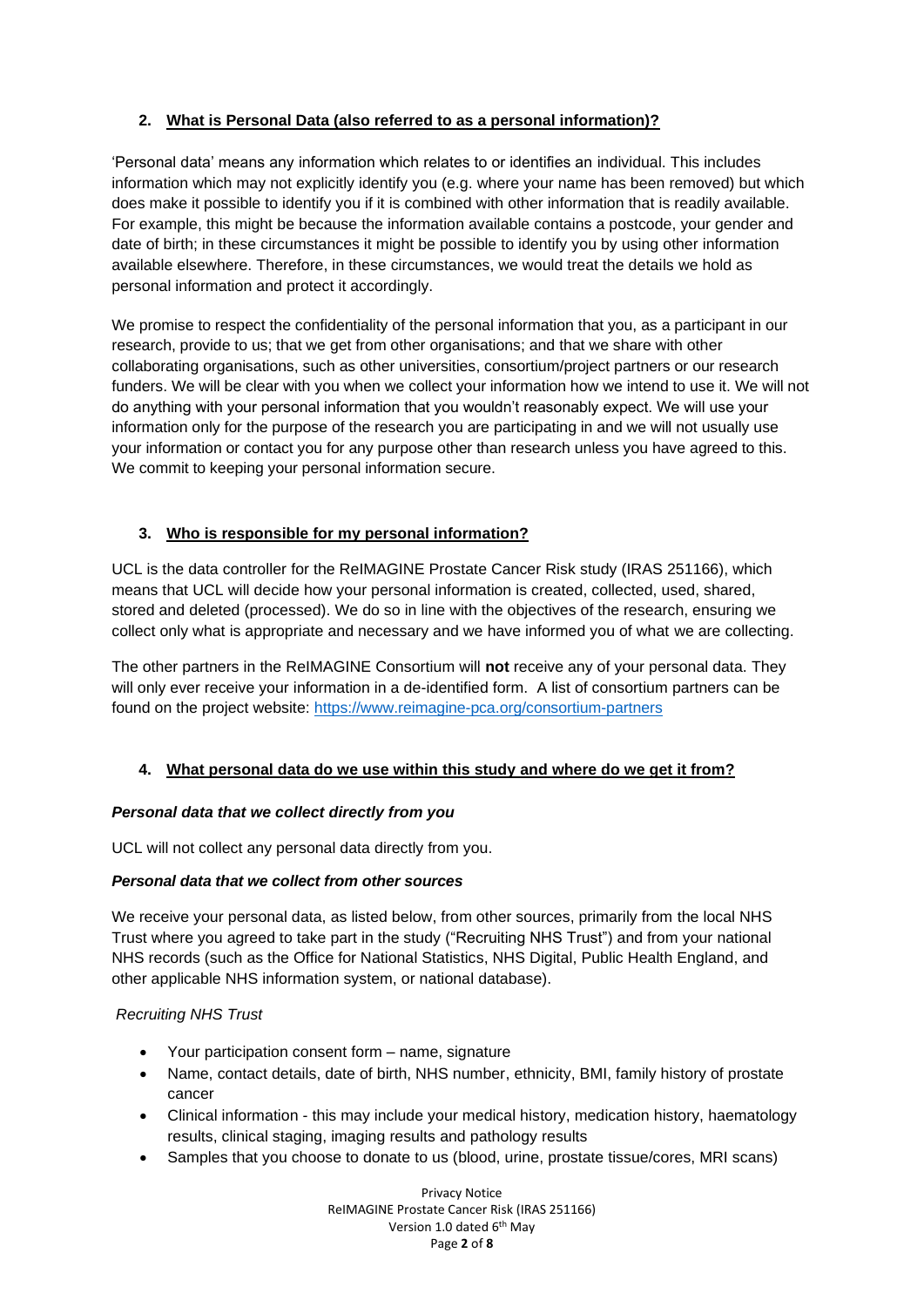- Imaging files and related meta data (MRI scan)
- Histology images and related meta data (prostate biopsy)
- Genomic data (derived data from the samples you provide)

#### *National NHS records (collected for a 3 year period from your prostate biopsy)*

• Clinical information – this may include your medical history, subsequent medical diagnoses and/or mortality data (where applicable).

To protect your privacy, all directly identifying data (example: name, medical record number, contact details) will be separated from the research data (such as measurement data) and replaced by a participant code. On all study-specific documents, other than the signed consent form, you will be referred to by a participant code, not by name.

## **Special category personal data**

Some of the personal data we collect about you is classed as being within 'special categories of personal data' under current data protection laws, for example information relating to your ethnicity or genetic data. Access to, and the sharing of, this information is controlled very carefully.

All our researchers are asked to de-identify (pseudonymise) (remove identifiers such as your name and replace this with a unique code or key) or delete personal information collected as part of their research at the earliest opportunity. All personal data is kept in line with our policies or any regulatory requirements.

#### **5. Purposes for which we process your personal data and the legal basis for processing**

Data protection laws require us to meet certain conditions before we are allowed to use your personal data in the manner described in this notice, including having a "legal basis" for the processing. Where we process special category personal data, we are required to establish an additional legal basis for processing that data.

We take our responsibilities under data protection laws extremely seriously, including meeting these conditions. The main legal bases on which your personal data are processed for a particular purpose are also explained in the table below.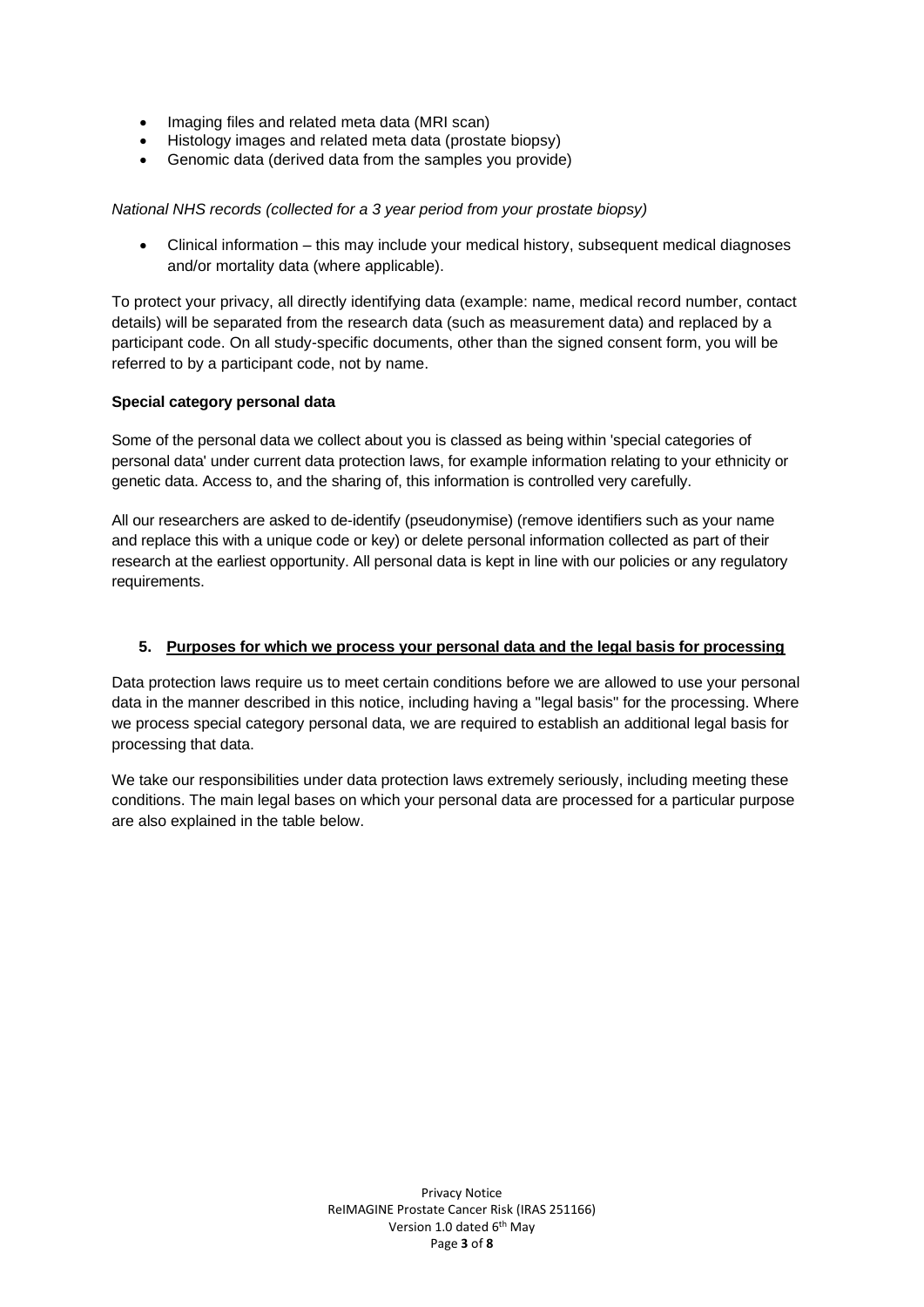| <b>Purpose</b>                                                                                                                                                                                                                                      | <b>Legal Basis</b>                                                                                                                                                                                                                                   |
|-----------------------------------------------------------------------------------------------------------------------------------------------------------------------------------------------------------------------------------------------------|------------------------------------------------------------------------------------------------------------------------------------------------------------------------------------------------------------------------------------------------------|
| To Carry out the Research Study                                                                                                                                                                                                                     | For all personal data                                                                                                                                                                                                                                |
|                                                                                                                                                                                                                                                     | Performance of a task in the public interest                                                                                                                                                                                                         |
|                                                                                                                                                                                                                                                     | UCL will be processing personal data in its capacity<br>as a public authority in connection with its core<br>purposes of education, research and innovation.<br>Please see our Statement of Tasks in the Public<br>Interest for further information. |
|                                                                                                                                                                                                                                                     | For special categories of personal data                                                                                                                                                                                                              |
|                                                                                                                                                                                                                                                     | <b>Research</b>                                                                                                                                                                                                                                      |
|                                                                                                                                                                                                                                                     | We will process your personal data on the basis<br>that it is necessary for archiving purposes in the<br>public interest, scientific or historical research<br>purposes or statistical purposes.                                                     |
| <b>Share Information with your Doctor</b><br>We may share information with your doctor<br>if data becomes available through the<br>course of research analysis that<br>researchers feel may be important to you<br>or your blood relative's health. | For all personal data and special categories of<br>personal data                                                                                                                                                                                     |
|                                                                                                                                                                                                                                                     | <b>Consent</b>                                                                                                                                                                                                                                       |
|                                                                                                                                                                                                                                                     | We will only share this information where you<br>provide consent on the Participant Information<br>Sheet.                                                                                                                                            |
| <b>Communication regarding further</b><br>research studies                                                                                                                                                                                          | For all personal data                                                                                                                                                                                                                                |
|                                                                                                                                                                                                                                                     | <b>Consent</b>                                                                                                                                                                                                                                       |
| Where you are interested, we may<br>communicate with you regarding further<br>related research studies.                                                                                                                                             | We will contact you about further studies if you<br>provide consent on the consent form.                                                                                                                                                             |
| Internal and statutory reporting, audit and<br>other legal and regulatory obligations<br>We may use your personal information to:<br>Comply with our legal and regulatory<br>$\bullet$<br>obligations in relation to carrying out                   | For all personal data                                                                                                                                                                                                                                |
|                                                                                                                                                                                                                                                     | <b>Compliance with a legal obligation</b>                                                                                                                                                                                                            |
|                                                                                                                                                                                                                                                     | Much of our processing of your personal data in this<br>context will be in order to comply with our legal and<br>regulatory obligations.                                                                                                             |
| this study;<br>Produce statistics and research for<br>$\bullet$                                                                                                                                                                                     | Performance of a task in the public interest                                                                                                                                                                                                         |
| internal and statutory reporting<br>purposes; and<br>Manage our accounts and records.<br>$\bullet$                                                                                                                                                  | UCL will be processing personal data in its capacity<br>as a public authority in connection with its core<br>purposes of education, research and innovation.                                                                                         |
| This may include, where strictly necessary,<br>the processing of special category personal<br>data, e.g. information about your health or                                                                                                           | Please see our Statement of Tasks in the Public<br>Interest for further information.                                                                                                                                                                 |
| ethnicity.                                                                                                                                                                                                                                          | For special categories of personal data                                                                                                                                                                                                              |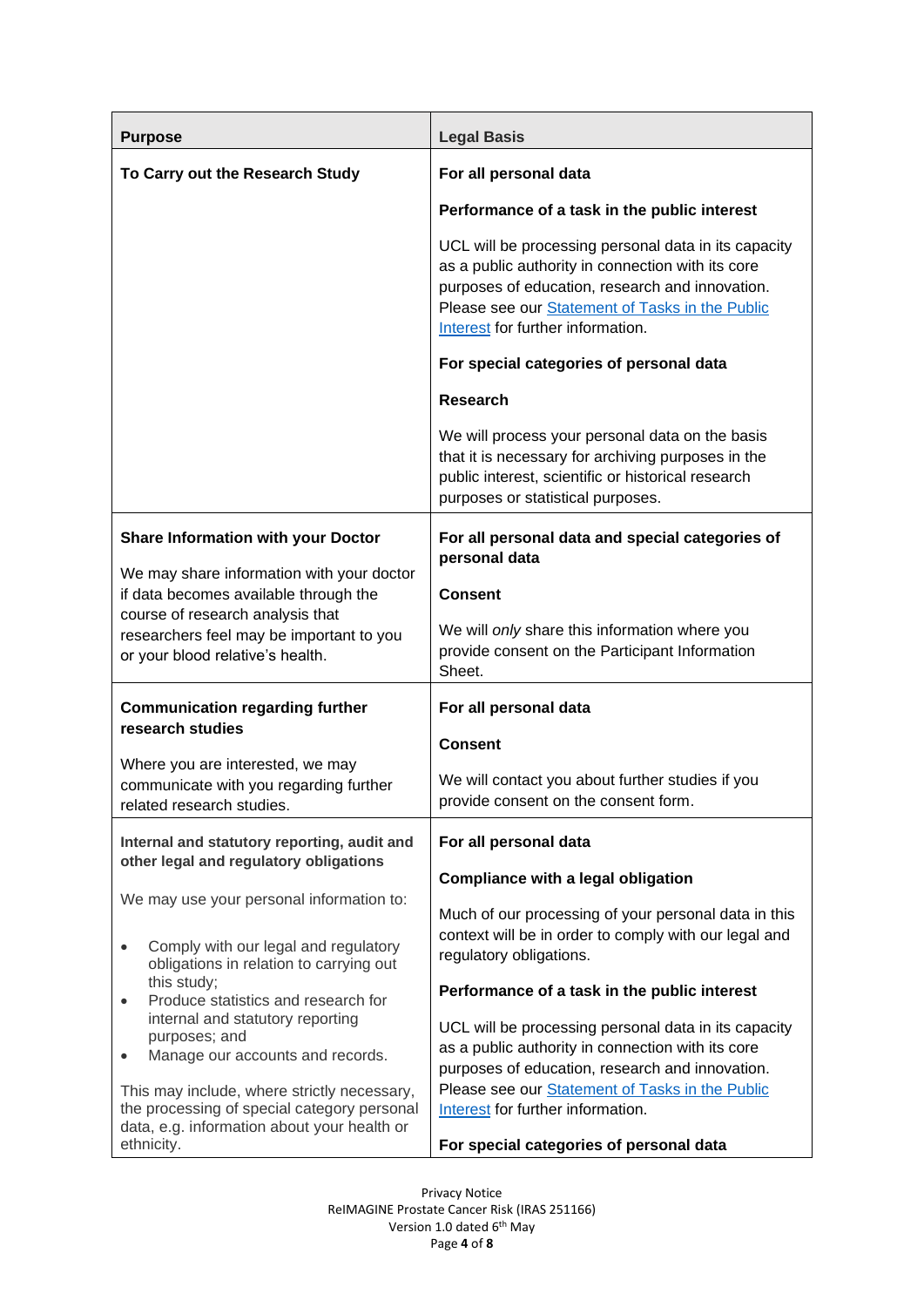| Research                                                                                                                                                    |
|-------------------------------------------------------------------------------------------------------------------------------------------------------------|
| We will process your personal data on the basis<br>that it is necessary for archiving purposes in the<br>public interest, scientific or historical research |
| purposes or statistical purposes.                                                                                                                           |

Please note that whilst you may have agreed to take part in this study, for the purposes of data protection law we do not generally rely upon the legal basis of consent to process your personal data for the research purposes of this study. We rely on the legal bases set out above. Where we do process your personal data based on your consent, such as for sharing information with your Doctor, we will inform you of this before we start the processing and you will have the right to withdraw your consent at any time. See "Your Rights" in section 12 below.

We do not use automated decision making (where an electronic system uses personal data to make a decision about you without human intervention) or profiling (where an electronic system uses personal data to try and predict something about you).

As explained above, we will pseudonymise your data as soon as we receive it. We will share your data in de-identified form with the ReIMAGINE Consortium partners for the purposes of furthering the research study. These partners are listed here [https://www.reimagine-pca.org/consortium-partners,](https://www.reimagine-pca.org/consortium-partners) along with information on for what future secondary research & development purposes these partners might use the data.

## **6. Who will my personal information be shared with?**

Your personal data will be collected and processed primarily by UCL staff on receipt of your information from the Recruiting NHS Trust. Access to your personal data is limited to staff within the UCL project team who have a legitimate need to see it for the purpose of carrying out their job at UCL. Your personal information will only be used for the purpose of health and care research, and cannot be used to contact you or to affect your care. It will not be used to make decisions about future services available to you.

Your personal data may be disclosed, where necessary, to other organisations as required by law e.g. for crime prevention, investigation or detection purposes or in order to protect your vital interests. In addition, where necessary, we may share your personal data, including special category personal data, with the following:

- Your Doctor (only where you have provided consent on the Participation Consent Form)
- Regulatory authorities (agencies and officials)
- Research Ethics Committee representatives involved in the study
- Sponsor's representatives involved in the clinical investigation

Information shared will be on a need to know basis, not excessive and with all appropriate safeguards in place to ensure the security of your information.

We also sometimes use products or services provided by external service providers who carry out a task on our behalf or used for sharing research data for collaboration, particularly in relation to our IT systems. These third parties are known as data processors and when we use them we have contractual terms, policies and procedures to ensure confidentiality is respected and the service provider is required to keep it safe and secure. This does not always mean that they access your information. We require all third parties to respect the security of your personal data and to treat it in accordance with the law. We do not allow our third party service providers to use your personal data

> Privacy Notice ReIMAGINE Prostate Cancer Risk (IRAS 251166) Version 1.0 dated 6<sup>th</sup> May Page **5** of **8**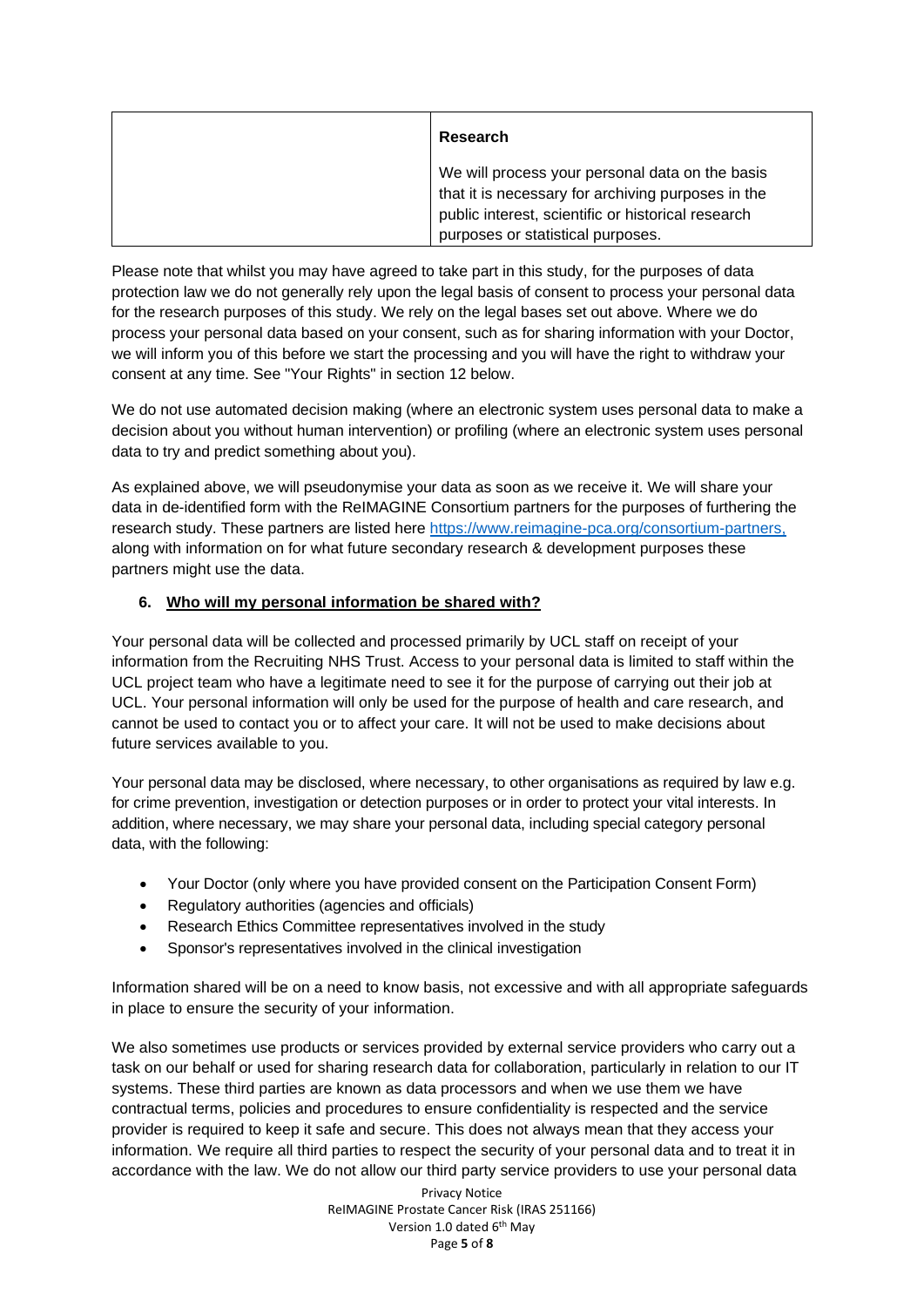for their own purposes – we only permit them to process your personal data for specified purposes and in accordance with our instructions.

Personal data will be de-identified before being shared with other organisations, including the ReIMAGINE Consortium partners (except to the extent any act as a processor) as explained in the Participant Information Sheet. If you have any further questions about research collaborations, please contact the research team you are involved with.

No personal data will be published in any findings resulting from the research study. We will only publish anonymised information.

# **7. International transfers**

We do not systematically transfer your personal data outside the European Economic Area (EEA). There are also other circumstances in which we may transfer your personal data outside the EEA, e.g. where we use a third party cloud services provider based outside the EEA to store personal data.

Where we transfer your personal data across national boundaries to a third party, such as one of our service providers, we will protect your personal data by ensuring that those transfers are made in compliance with all relevant data protection laws. Generally, this means where we transfer your personal data to a third party that is located in a country which does not have adequate privacy protection, we will put in place a contract with the third party that includes the standard international data transfer contractual terms approved by the European Commission.

For further information on the measures in place, please contact us using the details set out under 'Who can I contact?' below.

# **8. Data retention**

We ask our researchers to de-identify information wherever possible (anonymisation or pseudonymisation). Information where you can be identified will, as such, be kept for a minimum amount of time and for as long as necessary to fulfil the purposes we collected it for, including for the purposes of satisfying any legal, regulatory, accounting, or reporting requirements.

For some research projects we cannot de-identify the information as it is necessary for achieving the outcome of the research. For such projects, we store your personal information as part of the research for the duration of the project and for a defined period after the project has ended. This is usually defined by external regulations but may be defined by our own policies and procedures.

UCL will keep information about you from this study for 25 years after the study has finished.

# **What safeguards do we have in place to protect your personal information?**

In order to protect your rights and freedoms when using your personal information for research and to ensure we meet the conditions set out in data protection law for processing special category information in a research context, we implement special safeguards, including the following:

- policies and procedures that tell our staff and students how to collect and use your information safely;
- training which ensures our staff and students understand the importance of data protection and how to protect your data;
- security standards and technical measures that ensure your information is stored safely and securely;

Privacy Notice ReIMAGINE Prostate Cancer Risk (IRAS 251166) Version 1.0 dated 6<sup>th</sup> May Page **6** of **8**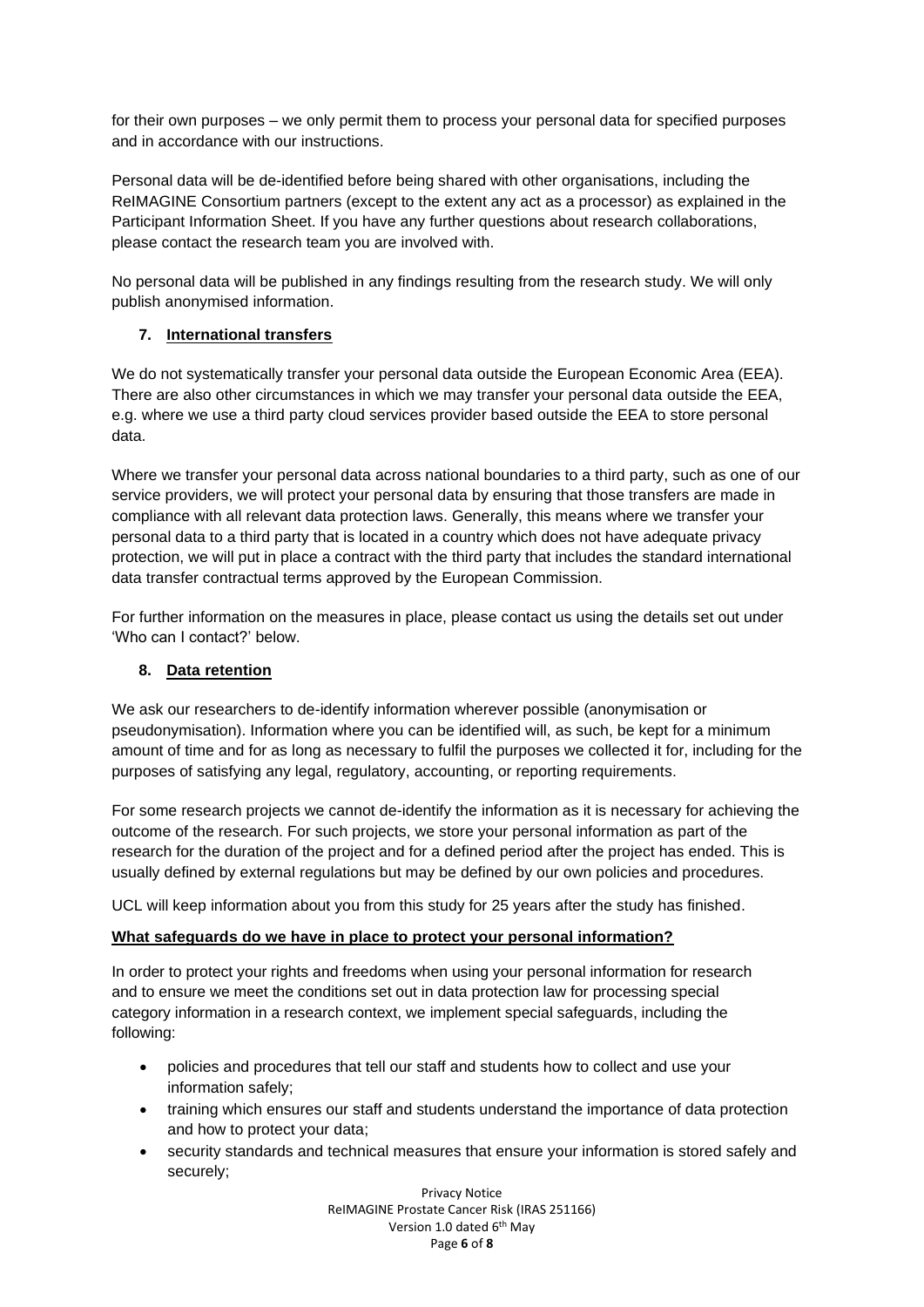- all research projects involving personal data are scrutinised and approved by a research ethics committee;
- contracts with companies or individuals not associated with UCL have confidentiality clauses to set out each party's responsibilities for protecting your information;
- we carry out data protection impact assessments on high risk projects to ensure that your privacy, rights as an individual or freedoms are not affected; and
- if we use collaborators outside of Europe, we will ensure that they have adequate data protection laws or are part of privacy and security schemes such as the privacy shield in the U.S.

In addition to the above safeguards, data protection legislation also requires us to meet the following standards when we conduct research with your personal data:

- the research will not cause damage or distress to someone (e.g., physical harm, financial loss or psychological pain);
- the research is not carried out in order to do or decide something in relation to an individual person, unless the processing is for medical research approved by a research ethics committee;
- the Data Controller has technical and organisational safeguards in place (e.g. appropriate staff training and security measures); and
- if processing special category personal data, this must be subject to a further public interest test to make sure this particularly sensitive information is required to meet the research objectives.

# **9. Your rights**

Under data protection legislation you have individual rights in relation to the personal information we hold about you. Subject to certain conditions, these include the right to:

- access your personal data
- correct any inaccurate data
- erase any personal data
- restrict or object to our processing of your personal data
- move your personal data ("portability")
- withdraw your consent where we are relying on it to use your personal data. Please note that a withdrawal of consent will not affect the lawfulness of processing based on consent before its withdrawal
- ask us not to use information about you in a way that allows computers to make decisions about you and ask us to stop

It is important to understand that the extent to which these rights apply to research will vary and that in some circumstances rights may be restricted. In certain circumstances, we may also need to restrict your rights in order to safeguard the public interest (e.g. the prevention or detection of crime) and our interests (e.g. the maintenance of legal privilege).

# *How can I exercise my data protection rights?*

If you wish to exercise any of your rights, please consult UCL's data protection webpages or email [data-protection@ucl.ac.uk,](mailto:data-protection@ucl.ac.uk) telephone us on (0)20 7679 2000; or write to Data Protection Officer, UCL Gower Street, London WC1E 6BT.

## *Who can I contact with questions?*

Privacy Notice ReIMAGINE Prostate Cancer Risk (IRAS 251166) Version 1.0 dated 6<sup>th</sup> May Page **7** of **8**